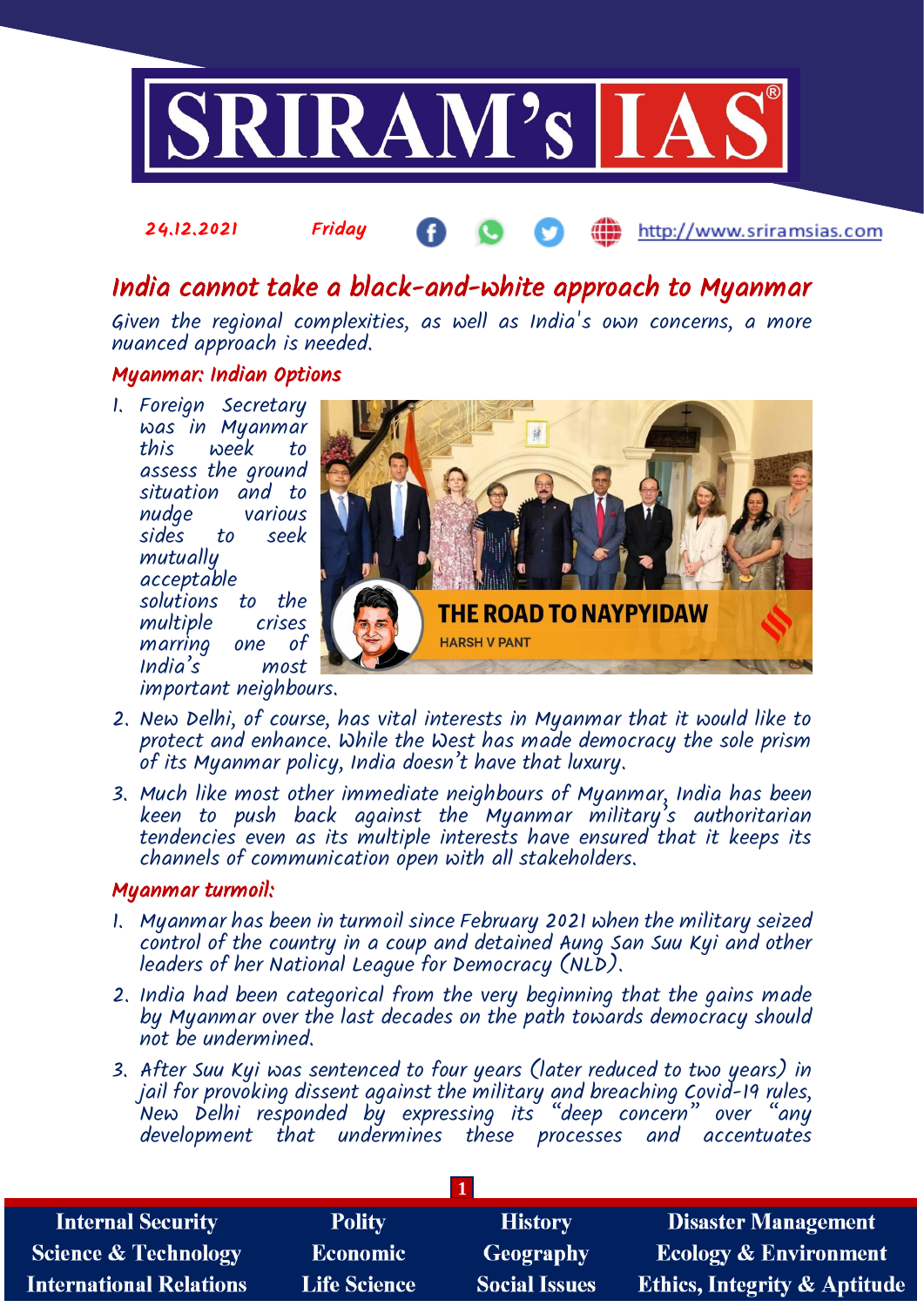

#### 24.12.2021 Friday http://www.sriramsias.com

differences" and expressed its hope that "keeping their nation's future in mind, efforts would be made by all sides to advance the path of dialoque."

# Complex Challenges

- 1. Last month's deadly attack on an Assam Rifles convoy near the Myanmar border in Manipur was a reminder about the proclivity of China for creating trouble in the Northeast, especially at a time when border tensions along the LAC remain high.
- 2. The Covid-19 pandemic has also had an impact because of the porous border between India and Myanmar.
- 3. For India, a humanitarian crisis as a result of the pandemic-induced economic crisis in Myanmar would be a lose-lose situation and it should be prevented with the utmost urgency.
- 4. Marginalising the army will only push it into China's arms, which only has its economic and defence interests to secure from Naypyidaw.
- 5. While the West continues to condemn and sanction, China is investing and pulling Myanmar into its orbit. The US has continued to use the overused threat of ever more sanctions, though to little avail.

## Way Forward:

- 1. India as the only major democratic country bordering Myanmar, should insist on demonstrable progress on the road to democratic transition, but being a neighbour, it is also aware that Myanmar has never responded well to international pressures.
- 2. The role of Myanmar's army would be key to the unfolding of any democratic transition there, so an active engagement would be needed.
- 3. Myanmar's army seems to have ceased bothering about the rhetoric from the West. It is the neighbouring countries that have to shape the behaviour of the military junta in a constructive manner.
- 4. It is not surprising that countries like Japan, South Korea and most ASEAN members have all moved forward with engaging the military junta in Myanmar.
- 5. Even as it continues to call for a restoration of the democratic process, both bilaterally and at various multilateral fora, New Delhi has to engage with the army in Myanmar to address Indian concerns as well as to make it a stakeholder that can deliver on the democratic front, including the release of political prisoners.

| <b>Internal Security</b>        | <b>Polity</b>       | <b>History</b>       | <b>Disaster Management</b>              |  |  |  |
|---------------------------------|---------------------|----------------------|-----------------------------------------|--|--|--|
| <b>Science &amp; Technology</b> | <b>Economic</b>     | <b>Geography</b>     | <b>Ecology &amp; Environment</b>        |  |  |  |
| <b>International Relations</b>  | <b>Life Science</b> | <b>Social Issues</b> | <b>Ethics, Integrity &amp; Aptitude</b> |  |  |  |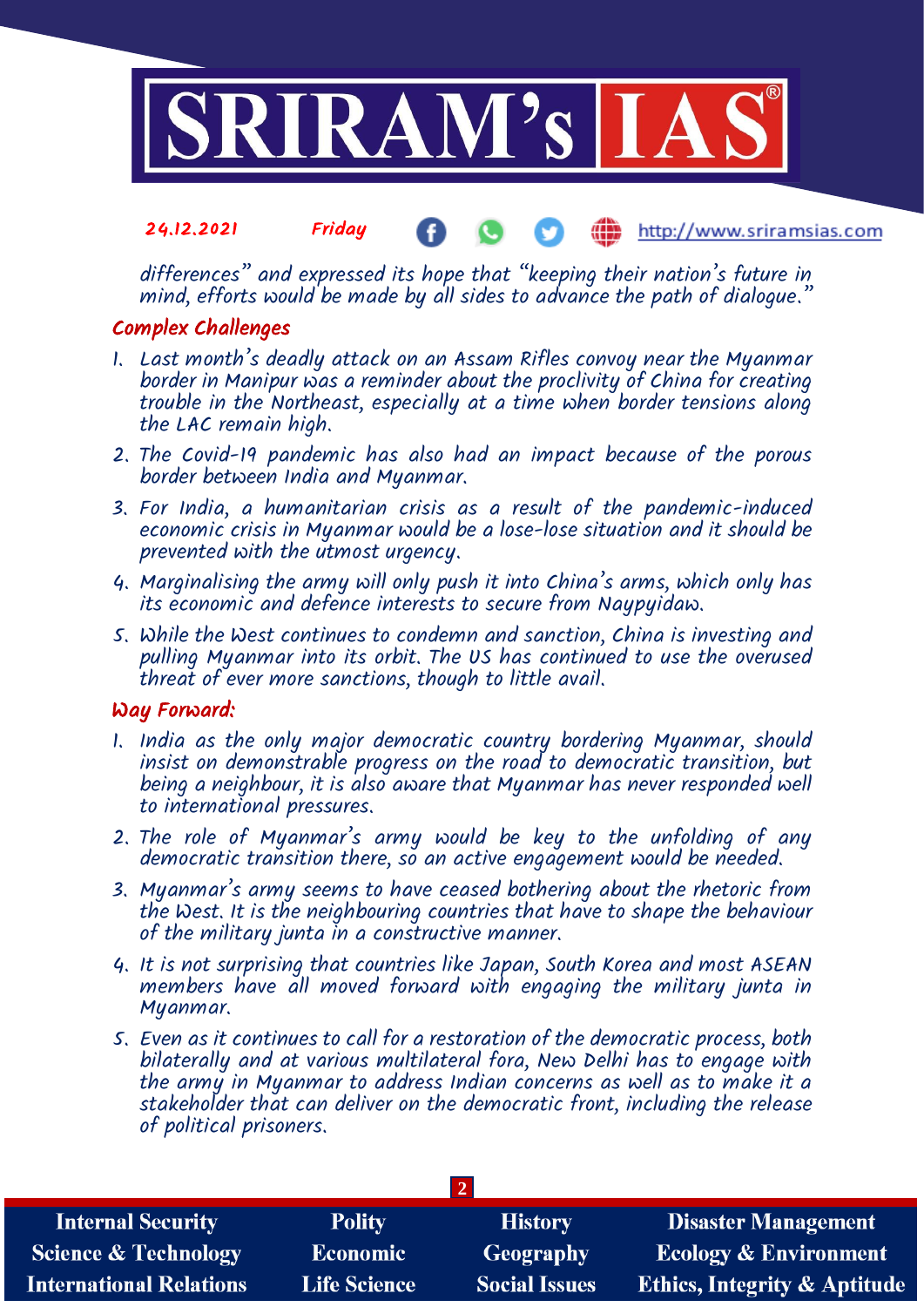



# China Myanmar Economic Corridor

## **China-Myanmar Economic Corridor**

Aims to connect the Middle Kingdom to the Indian Ocean, a key route in Beijing's 'Belt and Road' vision<br>for infrastructure and influence spanning the globe



**3 Internal Security Polity History Disaster Management Science & Technology Geography Ecology & Environment Economic International Relations Life Science Social Issues Ethics, Integrity & Aptitude**